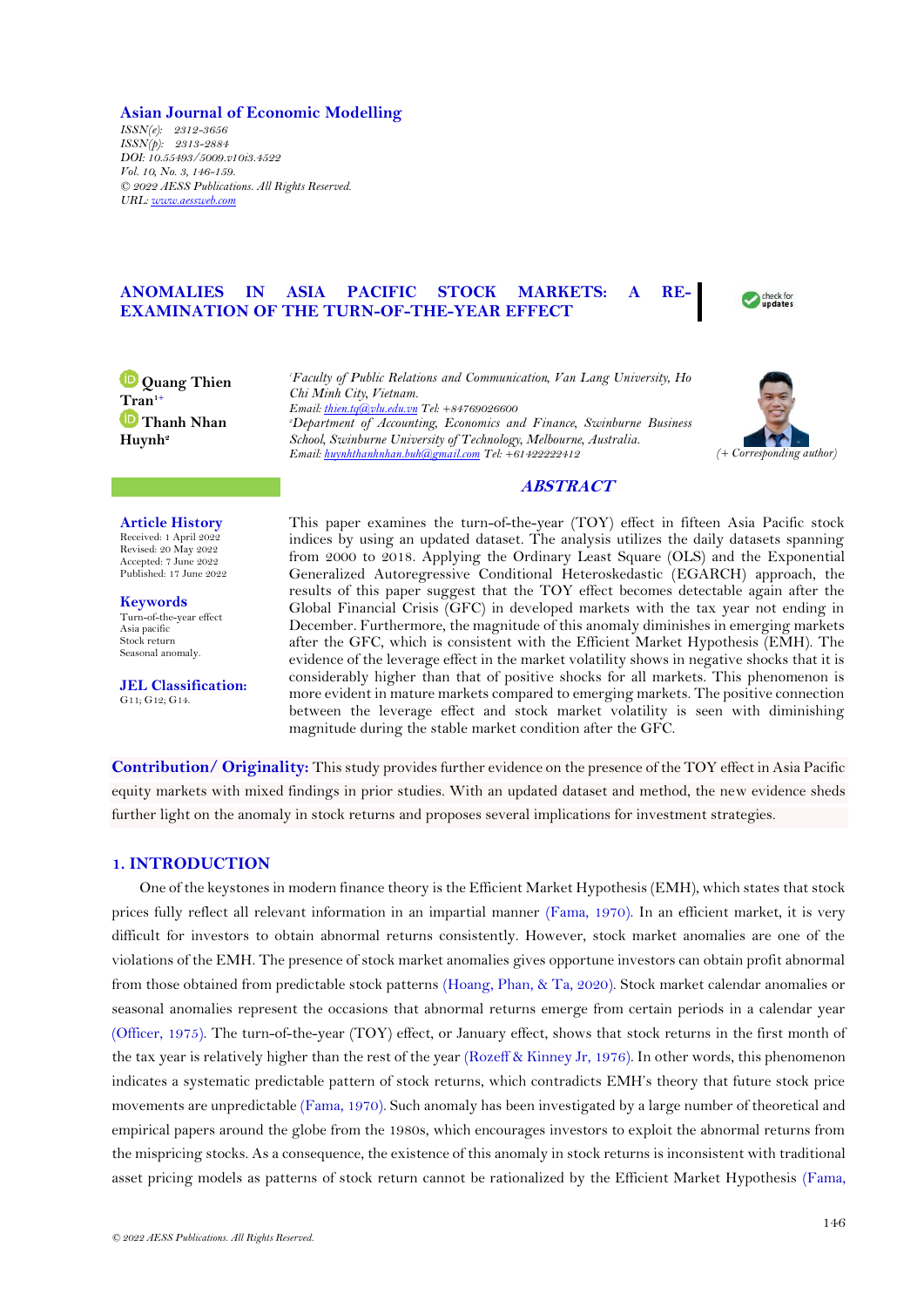[1970\)](#page-11-0) and the Capital Asset Pricing Model (CAPM). [Wachtel \(1942\)](#page-13-1) is considered the first scholar that acknowledged the evidence of the January effect. Another early example of this anomaly is [Rozeff and Kinney Jr \(1976\)](#page-13-0), whereby stock returns in January were higher than in other months of the year. Subsequently, a large number of studies have been composed to support the presence of the TOY effect in consequence of its inconsistency with the EMH. The findings of this anomaly mostly concentrate in the developed stock markets, especially in the U.S market such as [Tinic and West \(1984\)](#page-13-2), [De Bandt and Thaler \(1987\)](#page-11-1), an[d Haugen and Jorion \(1996\)](#page-12-2). This phenomenon is also detected in stock markets such as Australia [\(Brown, Keim, Kleidon, & Marsh, 1983\)](#page-11-2), Japan [\(Kato & Schallheim, 1985\)](#page-12-3), Australia [\(Zhong, Limkriangkrai, & Gray, 2014\)](#page-13-3), and major industrialized markets [\(Gultekin & Gultekin, 1983\)](#page-12-4).

Although there is numerous empirical evidence for the existence of the TOY effect, recent papers suggest that the significance of this anomaly has been deteriorating in developed stock markets since the end of the 1980s [\(Gu,](#page-12-5)  [2003\)](#page-12-5) and the Japanese market [\(Li & Gong, 2015\)](#page-12-6). The reasons for such deterioration are knowledge of investors, technology enhancement, cost efficiency, and improvement over time of stock market efficiency [\(Huynh, 2020\)](#page-12-7). Further, [Ariss, Rezvanian, and Mehdian \(2011\)](#page-11-3) and [Gu \(2015\)](#page-12-8) provide some evidence that the January effect has lost its momentum during their examined periods. Some papers provide evidence that the January effect no longer exists in the U.S market but remains pervasive in emerging markets. This is possibly because such markets are comparatively less efficient than developed markets [\(Wong, Agarwal, & Wong, 2006\)](#page-13-4).

This study is to examine the TOY effect in fifteen Asia Pacific stock indices with the influences of the Global Financial Crisis (GFC) in 2007-2008 by comparing developed and emerging markets. The markets, both developed and emerging, in the Asia Pacific region have significantly grown over the last decades as the loosening of barriers for capital flows across markets [\(Huynh, Dao, & Nguyen, 2021;](#page-12-9) [Tran, Huynh, & Huynh, 2022\)](#page-13-5). This paper contributes to the current literature by providing updated evidence for the existence of TOY anomalies in Asia Pacific stock markets, noting significant implications for fund managers and investors to take into consideration to increase the rate of abnormal profits. Another contribution is to shed light on the current trend of seasonality effects in stock returns and to advance our understanding of stock market anomalies and asset pricing theories.

The structure of this study is as follows. Section 2 provides the data descriptions and methodology for further analyses. The empirical analyses are reported in Section 3, and the last section presents a brief conclusion*.* 

## **2. DATA AND METHODOLOGY**

To extend the finance literature on seasonal anomalies, this paper examines the TOY effect on fifteen stock market indices in the Asia Pacific, including twelve national and four regional indices. The detail of the examined stock indices is reported in [Table 1.](#page-2-0)

According to Morgan Stanley Capital International (MSCI), twelve countries are categorized into two groups of five developed markets and six emerging markets. The regional indices also include two large-cap and two small-cap indices, which are also categorized into two groups of emerging and developed markets. We employ the regional indices to capture the comprehensive presence of the TOY effect, as these indices incorporate the stocks of large firms listed on the country's largest stock exchanges and reflect the overall investor sentiment of the economy. The daily data was obtained from DataStream and the MSCI database during the period from January 2000 to December 2018. In the selected markets, there are three countries with the tax year not ending in December, including Australia with a June tax year-end, Hong Kong and New Zealand both with a March financial year-end. We consider the tax-year end period for the regional indices as of December.

The seasonal anomalies should be examined during different periods as anomalous returns may perform inversely depending on the stock market condition [\(Patel, 2015\)](#page-12-10). Hence, we divided the sample into two sub-periods by considering the influences of the GFC 2007-2008. The prevalence of the TOY effect is re-examined during two subperiods: (1) Pre-crisis and crisis period from January 2000 to December 2008 and (2) the post-crisis period from January 2009 to December 2018.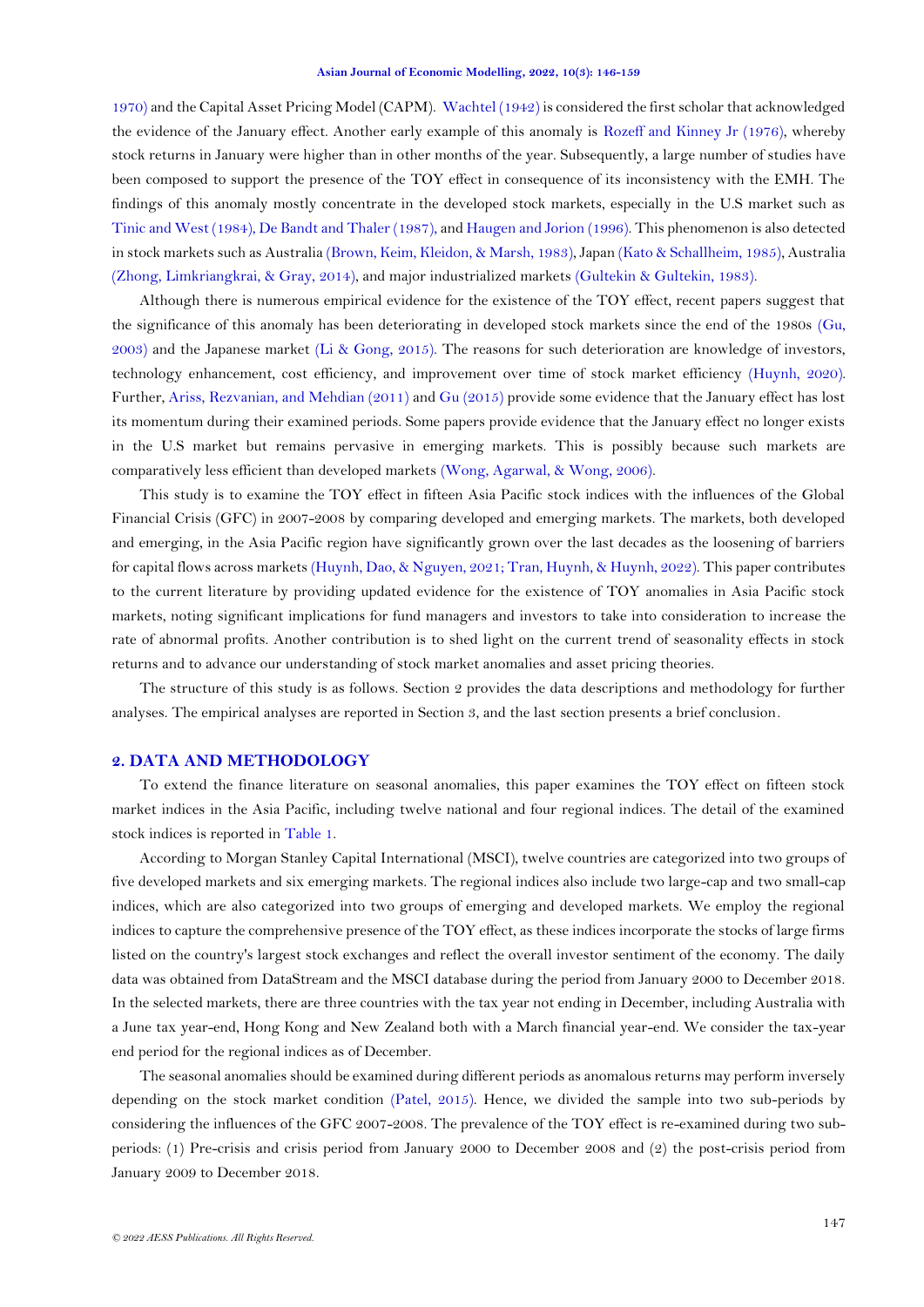<span id="page-2-0"></span>

| Category         | Region         | Country                 | <b>Stock exchanges</b>                     | Code          | Tax-year end |
|------------------|----------------|-------------------------|--------------------------------------------|---------------|--------------|
|                  |                | Japan                   | Tokyo Stock Exchange                       | <b>JPX</b>    | December     |
| Developed        | East Asia      | Hong Kong               | Hong Kong Stock Exchange                   | <b>HKEX</b>   | March        |
| Markets          | Oceania        | New Zealand             | New Zealand Stock Exchange                 | <b>NZX</b>    | March        |
|                  |                | Australia               | Australian Securities Exchange             | <b>ASX</b>    | June         |
|                  | Southeast Asia | Singapore               | Singapore Exchange                         | SGX           | December     |
|                  | South Asia     | India                   | National Stock Exchange of India           | <b>NSE</b>    | December     |
| Emerging         | Southeast Asia | Malaysia                | Bursa Malaysia                             | <b>FKLCI</b>  | December     |
|                  |                | Philippines             | Philippine Stock Exchange                  | <b>PSE</b> i  | December     |
| markets          |                | Thailand                | Stock Exchange of Thailand                 | <b>SET</b>    | December     |
|                  | East Asia      | Taiwan                  | Taiwan Stock Exchange                      | TWSE          | December     |
|                  |                | South Korea             | Korea Exchange                             | <b>KOSPI</b>  | December     |
| Regional Indices |                |                         |                                            |               |              |
|                  |                |                         | MSCI Pacific Small Cap Index               | <b>DMSma</b>  | December     |
| Small Cap        |                |                         | MSCI Emerging Markets Asia Small Cap Index | EMSmal        | December     |
|                  |                | MSCI Asia Pacific Index |                                            | <b>DMLarg</b> | December     |
| Large cap        |                |                         | MSCI Emerging Markets Asia Index           | EMLarg        | December     |

### **Table 1.** Selected Asia pacific stock indices.

Note: This table describes the categorized groups for 15 examined stock market indices according to the classifications of Morgan Stanley Capital International (MSCI). The selected countries are categorized into two groups, developed markets and emerging markets. The regional indices are grouped by the market<br>capitalization and economic development levels. The table also reports

To examine the TOY effect on value-weighted index returns, this study will conduct two methods: Ordinary Least Squares (OLS) regression and Exponential Generalized Autoregressive Conditional Heteroskedastic (EGARCH). The EGARCH model was first developed b[y Nelson \(1990\)](#page-12-11) and then extended b[y Nelson and Cao \(1992\)](#page-12-12) and [McAleer and Hafner \(2014\)](#page-12-13). This model captures a stylized fact of volatility clustering in financial time series as it can empirically capture the circumstance that negative shocks at time  $t - 1$  have more significant impacts on the variance at time t than the positive shocks. The mean equation for the OLS and EGARCH is as follows:

$$
R_t = \alpha_1 + \beta_1 D_{FM} + \varepsilon_t \tag{1}
$$

 $R_t$  is the monthly buy-and-hold returns of all stock market indices,  $\alpha_1$  represents the coefficient of the monthly returns except for the first month of the tax year, and  $D_{FM}$  is the dummy variable for month *i* with the estimated coefficient  $β_1$ , which is the first month of the tax year. The dummy variable is equal to 1 for returns of the first month of the tax year and equal to 0 for the returns of the other eleven months.  $\epsilon_t$ . The variance equation of the EGARCH model is as follows:

$$
\sigma_t^2 = \omega + \alpha_1 ln(\sigma_{t-1}^2) + \delta \frac{\varepsilon_{t-1}^2}{\sigma_{t-1}} + \beta \frac{|\varepsilon_{t-1}|}{\sigma_{t-1}} + \theta * D_{FM}
$$
\n(2)

The intercept and error terms are  $\omega$  and  $\mathcal{E}_t \sim \mathrm{N}(0,\sigma_t^2)$ , respectively.  $\mathrm{D_{FM}}$  is the dummy variable for month

*i* with the estimated coefficient  $\beta_1$ , which is the first month of the tax year. The spill-over effect or the association between preceding and current variance in the absolute value is captured by the ARCH term  $(\alpha_1)$ . The asymmetry or leverage effect is denoted by the leverage term  $(\delta)$  and is identified if  $\delta$  is negative when the negative shock is followed by higher volatility. This indicates that the negative shock impacts volatility more than positive shocks of the same size [\(Chang & McAleer, 2017\)](#page-11-4). The asymmetry is the leverage effect as the risks from growing leverage embrace the negative shocks [\(Tsay, 2005\)](#page-13-6). The asymmetry is described when the positive and negative shocks impact volatility at the same magnitude [\(Caporin & Costola, 2019;](#page-11-5) [Chang & McAleer,](#page-11-4)  [2017;](#page-11-4) [McAleer & Hafner, 2014\)](#page-12-13). The GARCH term  $(\beta)$  indicates the perseverance of the past volatility used to explain current volatility.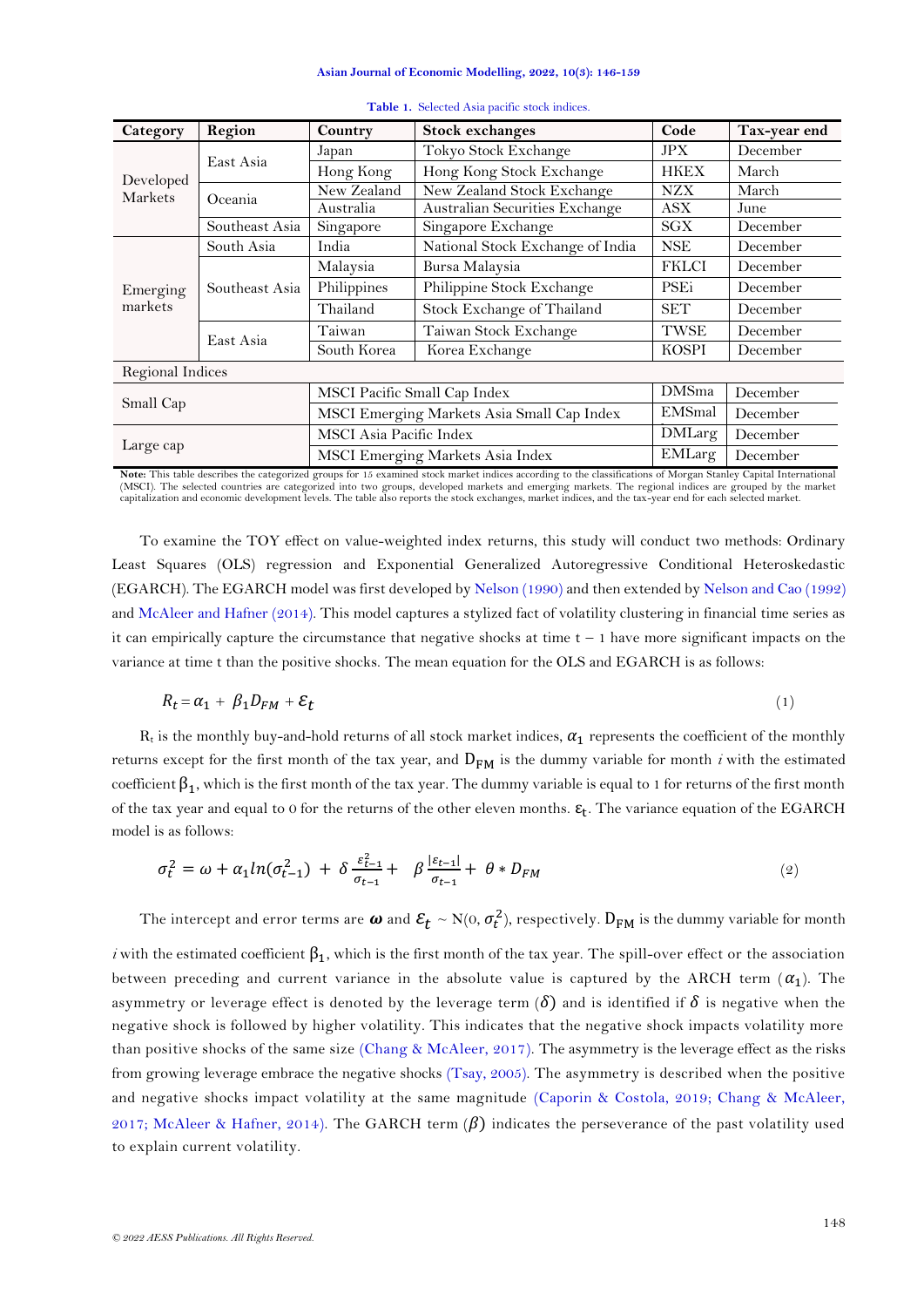<span id="page-3-0"></span>

| <b>Panel A:</b> Data for National Indices |           |                     |           |                     |                       |                        |  |  |  |
|-------------------------------------------|-----------|---------------------|-----------|---------------------|-----------------------|------------------------|--|--|--|
|                                           |           | Mean                |           | S.D                 | Dickey-               | <b>Phillips-Perron</b> |  |  |  |
| <b>Stock index</b>                        | <b>FM</b> | <b>Other Months</b> | <b>FM</b> | <b>Other Months</b> | Fuller<br><b>Test</b> | <b>Test</b>            |  |  |  |
| Australia                                 | 0.014     | 0.007               | 0.038     | 0.036               | $-5.03**$             | $-12.79**$             |  |  |  |
| Hongkong                                  | 0.028     | 0.005               | 0.052     | 0.060               | $-5.77**$             | $-13.54**$             |  |  |  |
| Japan                                     | $-0.013$  | 0.004               | 0.048     | 0.052               | $-5.48**$             | $-13.19**$             |  |  |  |
| New Zealand                               | 0.028     | 0.007               | 0.039     | 0.054               | $-4.48**$             | $-14.03**$             |  |  |  |
| Singapore                                 | $-0.001$  | 0.006               | 0.069     | 0.059               | $-5.26**$             | $-13.45**$             |  |  |  |
| Malaysia                                  | 0.013     | 0.008               | 0.074     | 0.085               | $-5.13**$             | $-11.36**$             |  |  |  |
| Taiwan                                    | 0.028     | 0.002               | 0.087     | 0.073               | $-5.70**$             | $-14.23**$             |  |  |  |
| India                                     | 0.006     | 0.017               | 0.073     | 0.077               | $-5.61**$             | $-12.38**$             |  |  |  |
| Thailand                                  | 0.028     | 0.010               | 0.090     | 0.079               | $-6.28**$             | $-13.81**$             |  |  |  |
| Philippines                               | 0.022     | $-0.027$            | 0.072     | 0.204               | $-3.39**$             | $-4.18**$              |  |  |  |
| South Korea                               | 0.017     | $-0.030$            | 0.076     | 0.207               | $-3.95**$             | $-4.67**$              |  |  |  |
| Panel B: Data for Regional Indices        |           |                     |           |                     |                       |                        |  |  |  |
| Stock index                               |           | Mean                |           | S.D                 | Dickey-               | Phillips-Perron        |  |  |  |
|                                           | <b>FM</b> | Other Months        | <b>FM</b> | Other Months        | <b>Fuller Test</b>    | Test                   |  |  |  |
| <b>DMSmall</b>                            | 0.005     | 0.004               | 0.049     | 0.049               | $-13.67**$            | $-13.75**$             |  |  |  |
| EMSmall                                   | 0.006     | 0.004               | 0.069     | 0.068               | $-11.80**$            | $-12.02**$             |  |  |  |
| <b>DMLarge</b>                            | 0.006     | 0.005               | 0.065     | 0.065               | $-12.94**$            | $-13.09**$             |  |  |  |
| EMLarge                                   | 0.002     | 0.001               | 0.046     | 0.046               | $-13.09$ **           | $-13.18**$             |  |  |  |

|  | Table 2. Descriptive statistics. |
|--|----------------------------------|
|  |                                  |

**Note:** The FM is the average buy-and-hold return in the first month of the tax year,and the average return of other eleven months is shown under Other Months. The t-statistics indicate the results of the unit root test (The Augmented Dickey-Fuller and Phillips-Perron Tests) for the monthly index<br>returns. \* and \*\* are statistically significant at 5% and 1%, respectively.

# **3. RESULTS AND EMPIRICAL ANALYSIS**

### *3.1. Descriptive Statistics*

For five developed markets, the average returns in the first month of the tax year were significantly higher than in other months in Australia, Hong Kong, Japan, and New Zealand markets, and furthermore was also presented in Taiwan, Thailand, Philippines, South Korea, and four regional stock indices. This inclination also relates to the TOY effect in those stock markets. For the other stock indices, the average return in January was shown to be negative and relatively lower than in other months, which signifies the absence of the January anomaly. The results of the unit root test (The Augmented Dickey-Fuller and Phillips-Perron Tests) suggest that the data series is stationary (*p* < 0.01), which means that variables follow a random walk. Therefore, the data series is appropriate for further empirical time-series analyses in the succeeding section.

# *3.2. TOY Effect in Developed Stock Markets*

[Table 3](#page-5-0) presents the results from OLS and EGARCH models for the TOY effect in developed markets. The results from the two models are relatively consistent with each other for all five markets for the full sample shown in Panel A. In particular, the April return coefficients in Hong Kong ( $t = 1.71$ ) and New Zealand ( $t = 1.79$ ) markets from OLS are statistically significant at the 10% level. On the other hand, the coefficients were shown as statistically insignificant in EGARCH for these two markets, indicating a weak TOY effect. For other market indices, returns in the first month of the tax year did not show as considerably greater than returns in the other months, therefore, it is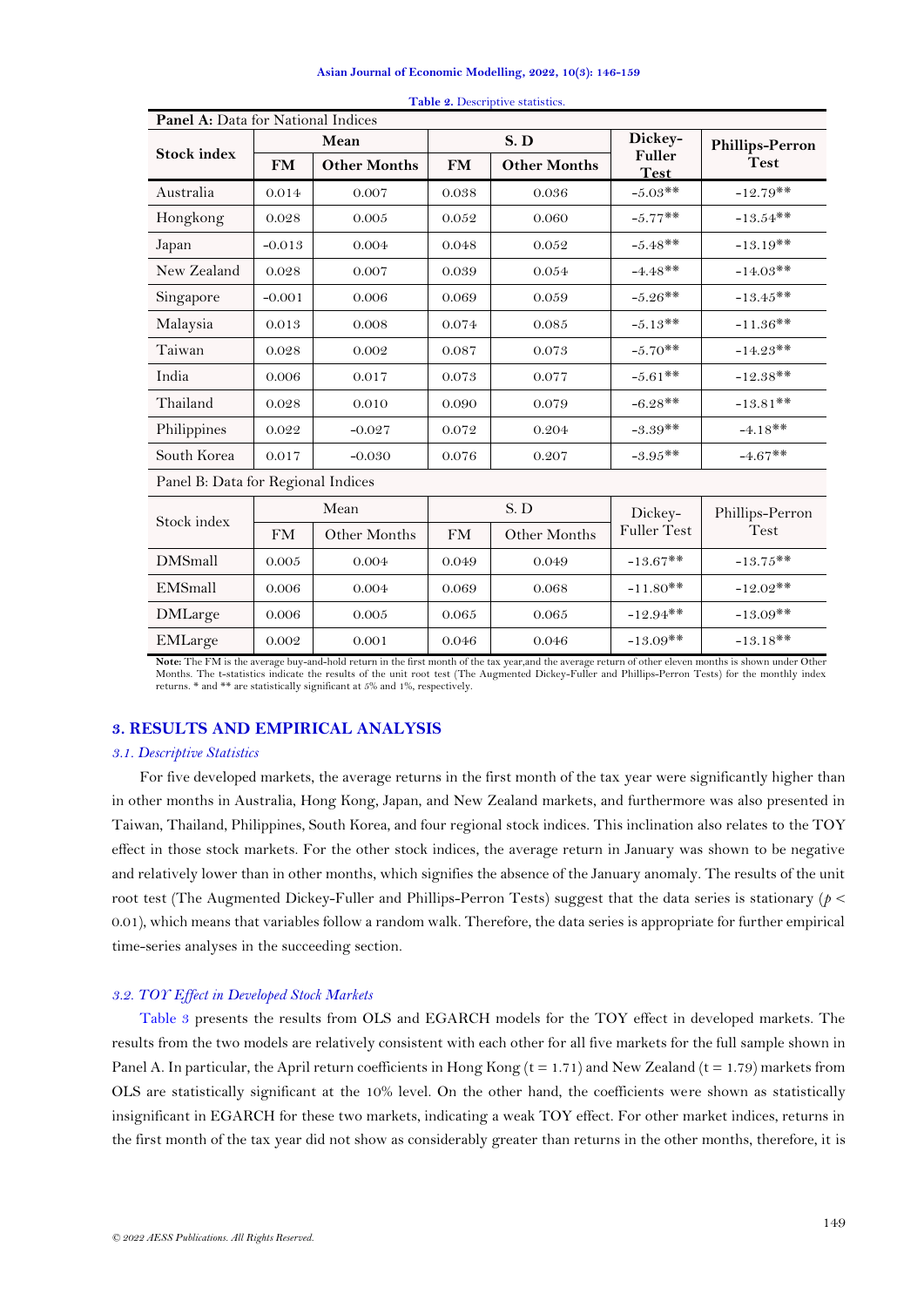acceptable to conclude that the TOY effect is undetectable in the Australian, Japanese, and Singaporean market stock markets.

The sample was separated into two sub-periods to examine the impacts of the GFC 2007-2008, and the visibility of the TOY effect in five developed markets was re-examined. For the pre-crisis and crisis period  $(2000 - 2008)$  in Panel B of [Table 3,](#page-5-0) the TOY effect is invisible from both OLS and EGARCH models as the return coefficients in the first month of the tax years were statistically insignificant. Interestingly, though, the TOY anomaly re-appears in some developed markets after the GFC as shown in Panel C of [Table 3.](#page-5-0) In the Australian market, returns in July are considerably greater than in other months. The outcome in the Hong Kong stock index is similar to what is obtained in the full sample analysis. The April return coefficient is only statistically insignificant in OLS model, therefore an inclination of weak TOY effect becomes visible again after the GFC. Having the same tax year period as the Hong Kong market, the April effect is also present in the New Zealand market and is considerably greater than the returns of other months with a 10% significance level. This evidence lends support to the existence of the TOY effect in the New Zealand stock market after the GFC.

Using the EGARCH model, we also consider the asymmetry and leverage effect on the association between stock return shocks and historic shocks to volatility [\(Giovanis, 2009\)](#page-12-14). As seen in Panel A of Table 3, the coefficient (δ) in the EGARCH variance equation indicates the leverage effect is statistically significant for Australian, Hong Kong, and Singaporean stock indices. The New Zealand index denotes a negative sign, but is insignificant, while a positive coefficient (δ) is reported for the Japanese index. These findings are still consistent when we refer to the first subperiod in Panel B, however, the leverage effect is also testified for the New Zealand index at a 1% significance level. Furthermore, the leverage effect is no longer shown in Australian, Japanese, and New Zealand markets when we consider the second sub-period.

### *3.3. TOY Effect in Emerging Stock Markets*

[Table 4](#page-8-0) reports the results of the TOY effect on emerging market indices. Our findings confirm an overall absence of the January effect in the six emerging stock markets (Panel A) except Taiwan. Consistent with the results in [Table](#page-3-0)  [2,](#page-3-0) the January return coefficients are statistically insignificant (*p*-value < 0.10) compared to other monthly returns in the two applied models. For the Taiwan stock index, the January return coefficient from OLS is statistically significant at the 10% level, however, the coefficients are statistically insignificant in EGARCH, indicating a weak TOY anomaly.

[Table 4](#page-8-0) shows the results for the period before and during the GFC (January 2000 to December 2008) in panel B. In it, the January anomaly is detectable in four out of the six emerging markets, these being Taiwan, Thailand, South Korea, and the Philippines. From both models, the presence of the TOY effect in the Taiwan stock market before and during GFC is evidenced, as the January return is significantly higher than that of the other months. The January return coefficients in Thailand, South Korea, and the Philippines stock indices are statistically significant at a 5% significance level for the EGARCH model only. Although the January returns in these three markets were not significantly higher than the other months according to OLS model, the TOY coefficients  $(\beta_1)$  are both positive and greater than the regression model's intercept. In other words, the TOY anomaly is visible when considering the leverage effect (volatility clustering) in the EGARCH model, which proves the existent of the TOY effect in Taiwan, Thailand, South Korea, and the Philippines, but not in Malaysian and Indian stock markets before and during the 2007-2009 financial turmoil. The results of the TOY anomaly in the second sub-period are reported in Panel C. The January return coefficients of OLS and EGARCH are reasonably consistent. The January returns are not ranked better in performance compared to the other eleven months due to their statistically insignificant coefficients, hence, the January effect is undetectable in all emerging stock indices during the period after the GFC.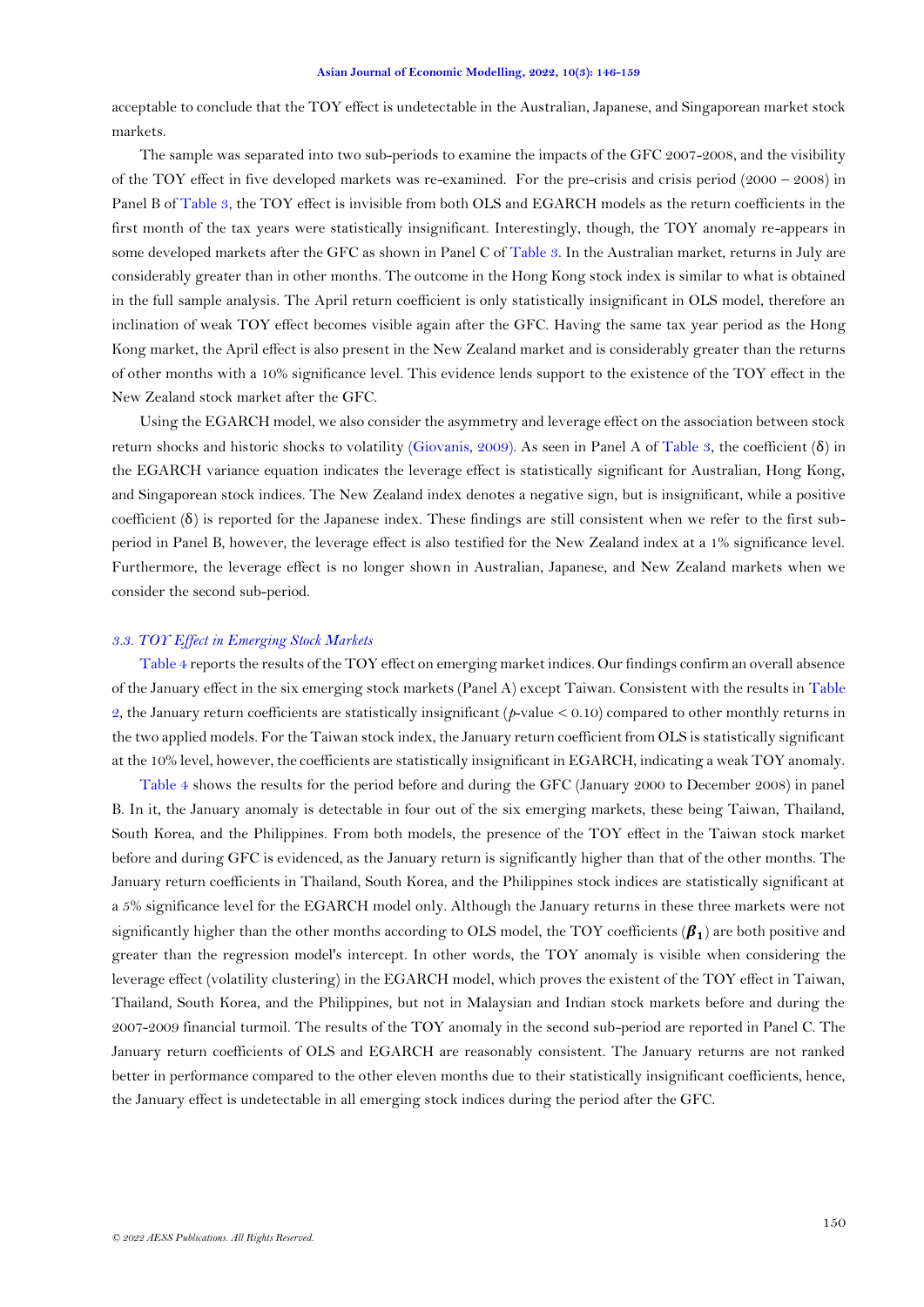<span id="page-5-0"></span>

| Panel A: Full sample (2000 - 2018)                                 |            |               |            |                  |            |               |                    |               |            |               |
|--------------------------------------------------------------------|------------|---------------|------------|------------------|------------|---------------|--------------------|---------------|------------|---------------|
| <b>Stock market</b>                                                |            | Australia     |            | <b>Hong Kong</b> |            | Japan         | <b>New Zealand</b> |               | Singapore  |               |
|                                                                    | <b>OLS</b> | <b>EGARCH</b> | <b>OLS</b> | <b>EGARCH</b>    | <b>OLS</b> | <b>EGARCH</b> | <b>OLS</b>         | <b>EGARCH</b> | <b>OLS</b> | <b>EGARCH</b> |
| Mean equation                                                      |            |               |            |                  |            |               |                    |               |            |               |
| $\alpha_1$                                                         | $0.006**$  | $0.007$ ***   | 0.004      | 0.006            | 0.003      | 0.002         | 0.006              | $0.009*$      | 0.006      | $0.009$ ***   |
| $\overline{\beta_1(TOT)}$                                          | 0.008      | 0.006         | $0.024*$   | 0.024            | $-0.016$   | $-0.015$      | $0.022*$           | 0.015         | $-0.007$   | 0.000         |
| Variance equation                                                  |            |               |            |                  |            |               |                    |               |            |               |
| $\omega$                                                           |            | $-1.137**$    |            | $-0.799**$       |            | $-8.815**$    |                    | $-0.542***$   |            | $-0.753***$   |
| ARCH - $\alpha_1$                                                  |            | $0.195*$      |            | 0.117            |            | 0.199         |                    | $0.209***$    |            | $0.239***$    |
| Leverage - $\delta$                                                |            | $-0.131*$     |            | $-0.125**$       |            | 0.000         |                    | $-0.063$      |            | $-0.153**$    |
| GARCH - $\beta$                                                    |            | $0.855***$    |            | $0.878***$       |            | $-0.458$      |                    | $0.942***$    |            | $0.905***$    |
| $D_{FM}$                                                           |            | 0.0093        |            | 0.0489           |            | $-0.2305$     |                    | 0.2651        |            | $-0.0305$     |
| R-square                                                           | 0.003      | 0.002         | 0.002      | 0.012            | 0.001      | 0.007         | 0.002              | 0.010         | 0.002      | 0.004         |
| Panel B: Before and during the Global Financial Crisis (2000-2008) |            |               |            |                  |            |               |                    |               |            |               |
| Stock market                                                       |            | Australia     |            | Hong Kong        |            | Japan         |                    | New Zealand   |            | Singapore     |
|                                                                    | <b>OLS</b> | <b>EGARCH</b> | <b>OLS</b> | <b>EGARCH</b>    | <b>OLS</b> | <b>EGARCH</b> | <b>OLS</b>         | <b>EGARCH</b> | <b>OLS</b> | <b>EGARCH</b> |
| Mean equation                                                      |            |               |            |                  |            |               |                    |               |            |               |
| $\alpha_1$                                                         | $0.007*$   | $0.0123***$   | 0.001      | 0.004            | $-0.001$   | 0.000         | 0.003              | $0.012***$    | 0.003      | $0.013**$     |
| $\beta_1(TOT)$                                                     | $-0.016$   | $-0.013$      | 0.015      | 0.009            | $-0.019$   | $-0.024*$     | 0.023              | 0.014         | $-0.008$   | 0.006         |
| Variance equation                                                  |            |               |            |                  |            |               |                    |               |            |               |
| $\omega$                                                           |            | $-1.826***$   |            | $-2.601$         |            | $-2.514$      |                    | $-0.544***$   |            | $-1.266***$   |
| ARCH - $\alpha_1$                                                  |            | 0.240         |            | $-0.112$         |            | $0.375\,$     |                    | $-0.551***$   |            | 0.070         |
| Leverage - $\delta$                                                |            | $-0.309***$   |            | $-0.257*$        |            | 0.007         |                    | $-0.247***$   |            | $-0.336***$   |
| GARCH - $\beta$                                                    |            | $0.756***$    |            | 0.512            |            | $0.623*$      |                    | $0.084***$    |            | $0.789***$    |
| $D_{FM}$                                                           |            | $-0.378$      |            | $-0.783$         |            | $-0.743$      |                    | 0.199         |            | $-0.066$      |
| R-square                                                           | 0.014      | 0.009         | 0.005      | 0.002            | 0.010      | 0.010         | 0.010              | 0.007         | 0.001      | 0.029         |
| Panel C: After the Global Financial Crisis (2009-2018)             |            |               |            |                  |            |               |                    |               |            |               |
| Stock market                                                       | Australia  |               | Hong Kong  |                  | Japan      |               | New Zealand        |               | Singapore  |               |
|                                                                    | <b>OLS</b> | <b>EGARCH</b> | <b>OLS</b> | <b>EGARCH</b>    | <b>OLS</b> | <b>EGARCH</b> | <b>OLS</b>         | <b>EGARCH</b> | <b>OLS</b> | <b>EGARCH</b> |
| Mean equation                                                      |            |               |            |                  |            |               |                    |               |            |               |

## Table 3. Results for the TOY effect of five developed markets (2000-2018).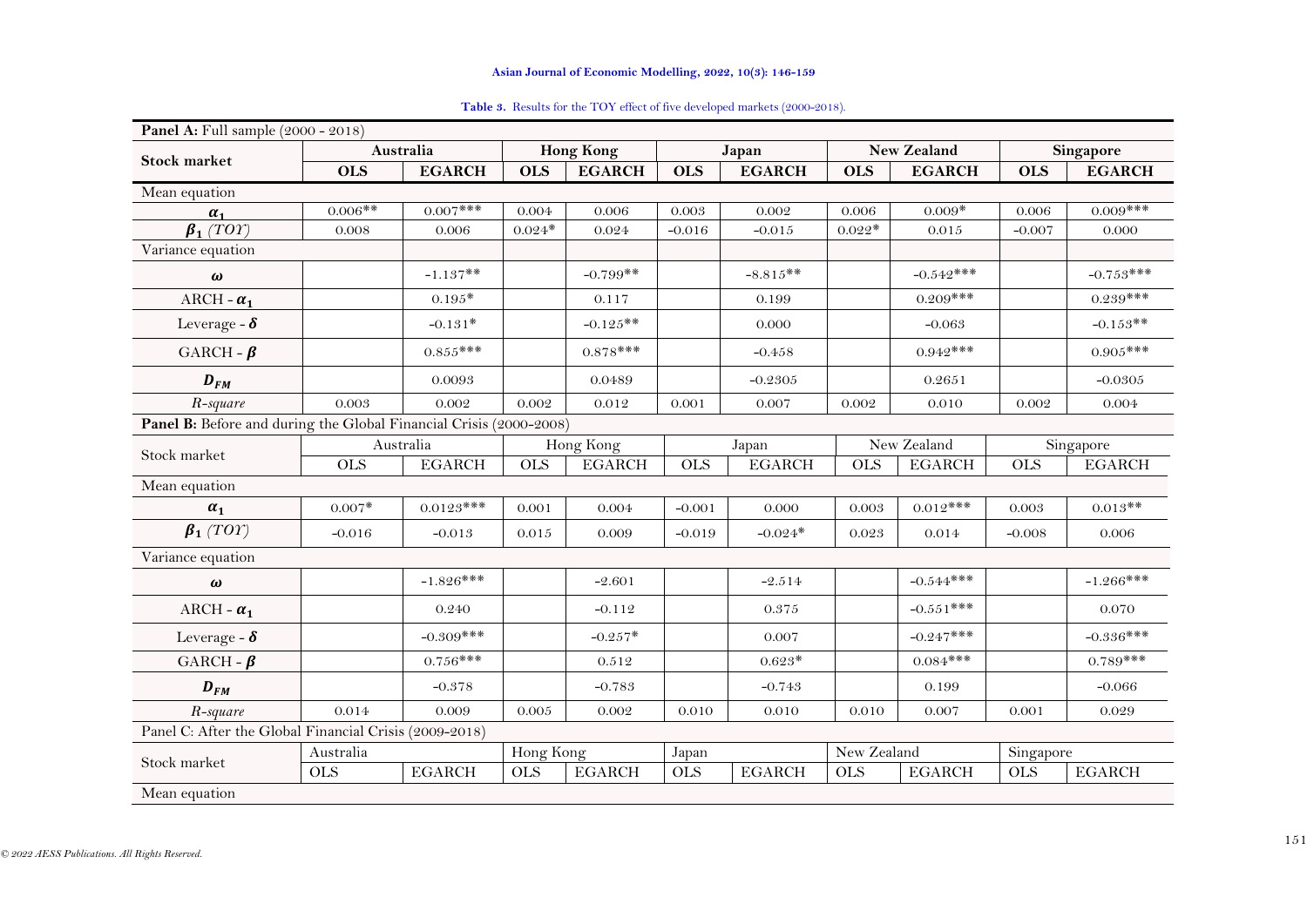| $\alpha_1$          | 0.005     | $0.006**$   | 0.008    | 0.003       | 0.007    | $0.009*$     | $0.008$ ** | $0.009$ ***  | $0.009*$ | 0.003        |
|---------------------|-----------|-------------|----------|-------------|----------|--------------|------------|--------------|----------|--------------|
| $\beta_1$ (TOY)     | $0.029**$ | $0.029$ *** | $0.032*$ | 0.020       | $-0.014$ | $-0.019$     | $0.021*$   | $0.020*$     | $-0.006$ | $-0.005$     |
| Variance equation   |           |             |          |             |          |              |            |              |          |              |
| ω                   |           | $-0.122$    |          | $-0.074$    |          | $-11.61$ *** |            | $-11.780***$ |          | $-0.282$ *** |
| ARCH - $\alpha_1$   |           | $-0.184*$   |          | $-0.143*$   |          | $0.382*$     |            | $-0.188*$    |          | $-0.206*$    |
| Leverage - $\delta$ |           | 0.024       |          | $-0.122$ ** |          | $0.203*$     |            | 0.071        |          | $-0.108*$    |
| GARCH - $\beta$     |           | $0.963$ *** |          | $0.982***$  |          | $-0.940$ *** |            | $-0.784$ *** |          | $0.946***$   |
| $D_{FM}$            |           | 0.158       |          | $1.004**$   |          | 0.108        |            | $-0.511$     |          | $1.165***$   |
| R-square            | 0.054     | 0.053       | 0.026    | 0.011       | 0.006    | 0.004        | 0.027      | 0.027        | 0.001    | 0.014        |

Note: This table exhibits the results from the OLS regression and EGARCH model for the TOY effect in five developed markets in full sample (Panel A) and two sub-periods, January 2000 to December 2008 (Panel B) and January 2009 to December 2018 (Panel C). The  $\boldsymbol{\beta}_1$  represents the coefficient of return and  $\boldsymbol{\alpha}_1$  is the coefficient of average returns of other months. The values denote the estimates of the coefficients for each monthly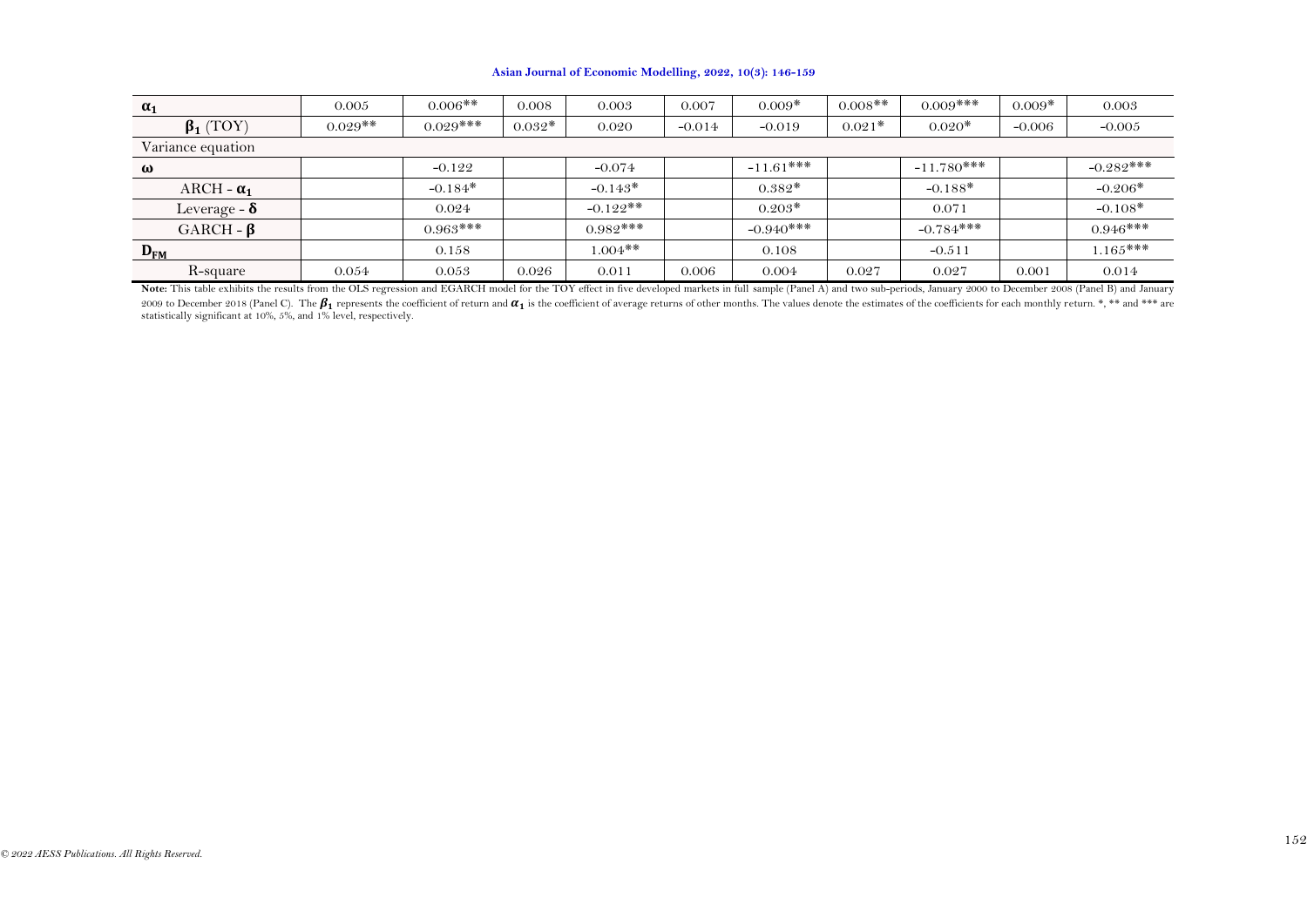Considering the asymmetry and leverage effect in emerging stock markets by using EGARCH model in Table 4, the leverage effect is captured in Malaysia, Taiwan, South Korea, and Philippines stock markets. The negative and insignificant coefficients  $(\delta)$  are also recorded for Indian and Thailand indices. Interestingly, the leverage effect is invisible in the Taiwan market and becomes significant in Indian market when we examine the first sub-period. After the GFC, the leverage effect is undetectable in all six examined emerging stock markets.

# *3.4. TOY Effect in Regional Stock Indices*

The TOY effect is examined by using four regional market indices, taking into account variations reflecting conditions across regions and market cap segments. The results shown in [Table 5](#page-9-0) indicate no January anomaly in four regional indexes regardless of market capitalization and inspected periods. However, the January returns moderately decrease after the GFC, as the intercept of two regression models increases as more negative values occur. The leverage effect is captured in three indices except for the small-cap index of developed markets. We also obtain comparable results when examining the sub-periods.

### *3.5. Summary of the Results*

[Table 6](#page-10-0) shows in panel A that the TOY anomaly is only observable in the New Zealand and Hong Kong markets (With the first tax month being April) before the GFC by using the OLS model. The inconsistency between OLS and EGARCH regression could be explained by the assumption of constant volatility and errors minimization in estimating, and the stylized fact of volatility clustering of EGARCH model [\(McAleer & Hafner, 2014;](#page-12-13) [Tsay, 2005\)](#page-13-6). Studying two sub-periods, the TOY effect is undetectable before and during the GFC, however, it does show again in three developed stock markets with the tax year not ending in December after the GFC. This finding is generally consistent wit[h Raj and Thurston \(1994\)](#page-13-7) an[d Hasan and Raj \(2001\)](#page-12-15) for the New Zealand market, who do not find any evidence for this anomaly before the GFC, and for the Australian market, this outcome is also consistent with the findings of [Gray and Tutticci \(2007\)](#page-12-16), who posit the presence of this anomaly pre-GFC. Strong evidence of the July effect in the Australian market from both OLS and EGARCH models corroborates the findings of [Zhong et al. \(2014\)](#page-13-3) relating to the existence of this anomaly in the Australian market after the GFC. This study did not detect the January effect in the Singaporean stock market, however, which is consistent with [Wong et al. \(2006\)](#page-13-4) who suggest seasonal anomaly is disappearing in the Singaporean stock market. Regarding the Japanese market index, our results corroborate with the findings of [Li and Gong \(2015\)](#page-12-6) relating to the deteriorating movement of the January effect after the Japanese economic recession during the 1990s.

The empirical results of the six emerging stock markets (excluding Taiwan) confirm the absence of the January effect during the examined period. However, this anomaly is visible in the Philippines, Thailand, Taiwan, and South Korean markets before and during the GFC, which is inconsistent with the findings in [Tangjitprom \(2011\)](#page-13-8) and [Tong](#page-13-9)  [\(1992\)](#page-13-9). The discrepancy can be rationalized by the variations in sample periods and methodology, as the TOY effect becomes invisible in all emerging stock markets and four regional stock indices after the GFC. Our findings also reconcile with [Raj and Kumari \(2006\)](#page-12-17) findings for the Indian market and [Ali, Nassir, Hassan, and Abidin \(2009\)](#page-11-6) and [Ali Ahmed and Haque \(2009\)](#page-11-7) for the Malaysian market, who document the absence of the January effect in both examples.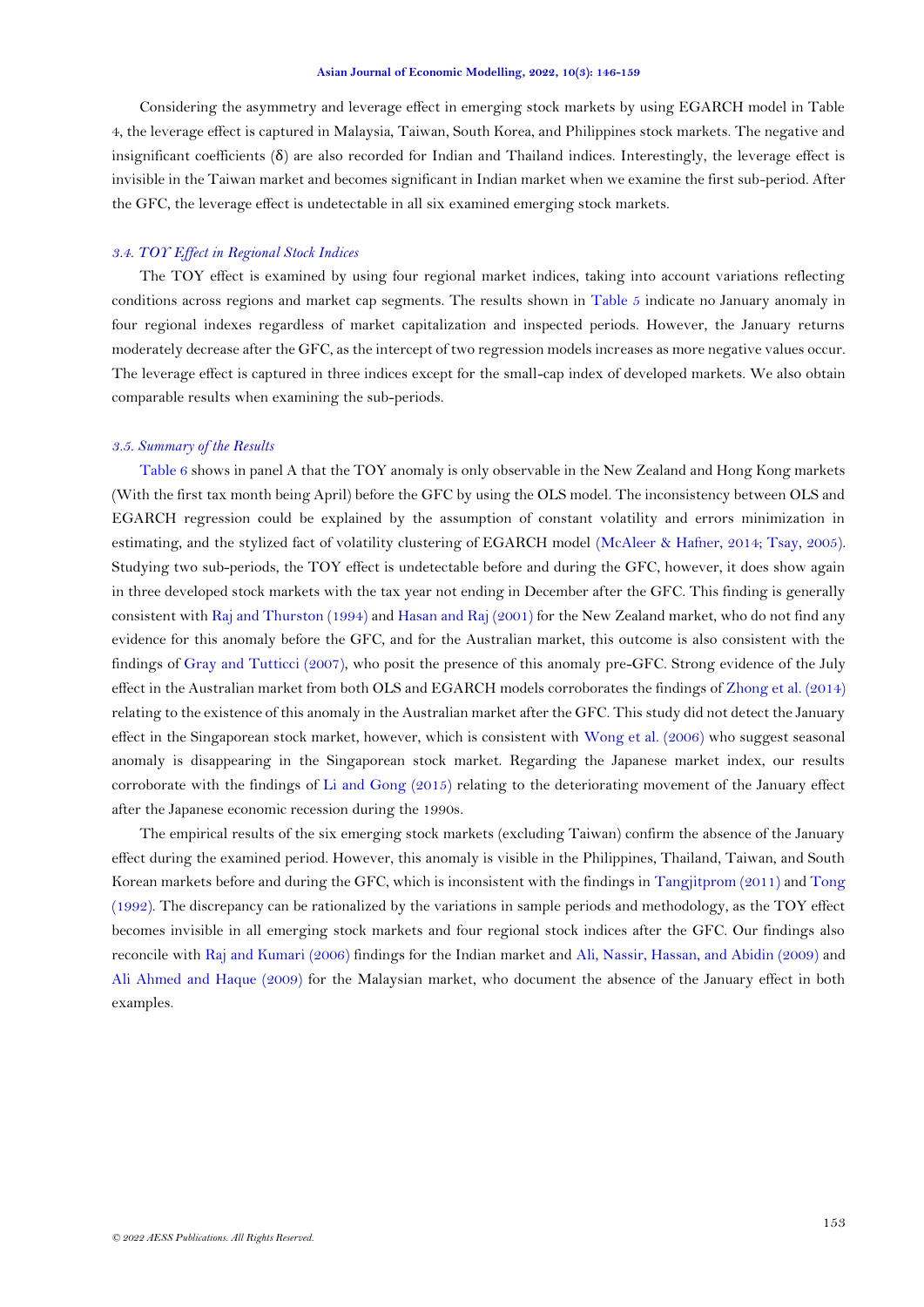| Panel A: Full sample (2000 - 2018)                                 |            |               |               |               |            |               |            |               |            |               |                    |               |
|--------------------------------------------------------------------|------------|---------------|---------------|---------------|------------|---------------|------------|---------------|------------|---------------|--------------------|---------------|
| <b>Stock market</b>                                                |            | Malaysia      | <b>Taiwan</b> |               |            | India         |            | Thailand      |            | South Korea   | <b>Philippines</b> |               |
|                                                                    | <b>OLS</b> | <b>EGARCH</b> | <b>OLS</b>    | <b>EGARCH</b> | <b>OLS</b> | <b>EGARCH</b> | <b>OLS</b> | <b>EGARCH</b> | <b>OLS</b> | <b>EGARCH</b> | <b>OLS</b>         | <b>EGARCH</b> |
| Mean equation                                                      |            |               |               |               |            |               |            |               |            |               |                    |               |
| $\alpha_1$                                                         | 0.009      | $0.005*$      | 0.002         | 0.006         | $0.012**$  | $0.010**$     | $0.009*$   | $0.009**$     | $-0.010$   | 0.006         | $-0.013$           | 0.006         |
| $\beta_1(TOY)$                                                     | 0.004      | $-0.008$      | $0.027*$      | 0.004         | $-0.006$   | $-0.002$      | 0.019      | 0.018         | 0.027      | 0.009         | 0.035              | 0.012         |
| Variance equation                                                  |            |               |               |               |            |               |            |               |            |               |                    |               |
| $\omega$                                                           |            | $-0.394*$     |               | $-0.316**$    |            | $-0.315**$    |            | $-0.166*$     |            | $-0.426*$     |                    | $-0.917**$    |
| ARCH - $\alpha_1$                                                  |            | 0.402         |               | $0.180**$     |            | $0.234***$    |            | $0.208***$    |            | 0.054         |                    | 0.054         |
| Leverage - $\delta$                                                |            | $-0.090**$    |               | $-0.100$ **   |            | $-0.002$      |            | $-0.032$      |            | $-0.283***$   |                    | $-0.443***$   |
| GARCH - $\beta$                                                    |            | $0.979***$    |               | $0.965***$    |            | $0.980***$    |            | $0.991***$    |            | $0.090$ ***   |                    | $0.802$ ***   |
| $D_{FM}$                                                           |            | $-0.450$      |               | $-0.409$      |            | 0.084         |            | $-0.654***$   |            | $-1.124***$   |                    | $-1.005***$   |
| $R$ -square                                                        | 0.001      | 0.005         | 0.012         | 0.003         | 0.001      | 0.001         | 0.005      | 0.005         | 0.002      | 0.007         | 0.004              | 0.011         |
| Panel B: Before and during the Global Financial Crisis (2000-2008) |            |               |               |               |            |               |            |               |            |               |                    |               |
| Stock market                                                       |            | Malaysia      |               | Taiwan        |            | India         |            | Thailand      |            | South Korea   |                    | Philippines   |
|                                                                    | <b>OLS</b> | <b>EGARCH</b> | <b>OLS</b>    | <b>EGARCH</b> | OLS        | <b>EGARCH</b> | OLS        | <b>EGARCH</b> | <b>OLS</b> | <b>EGARCH</b> | OLS                | <b>EGARCH</b> |
| Mean equation                                                      |            |               |               |               |            |               |            |               |            |               |                    |               |
| $\alpha_1$                                                         | 0.001      | $0.013*$      | $-0.008$      | $-0.009$      | 0.011      | $0.023**$     | 0.003      | 0.009         | $-0.001$   | 0.005         | 0.006              | 0.006         |
| $\beta_1(TOY)$                                                     | 0.018      | $-0.008$      | $0.068**$     | $0.053*$      | 0.002      | $-0.008$      | 0.051      | $0.074**$     | 0.043      | $0.058***$    | 0.032              | $0.043**$     |
| Variance equation                                                  |            |               |               |               |            |               |            |               |            |               |                    |               |
| $\omega$                                                           |            | $-0.298*$     |               | $-8.280***$   |            | $-4.884***$   |            | $-7.261*$     |            | $-1.936***$   |                    | $-0.210*$     |
| ARCH - $\alpha_1$                                                  |            | $-0.415**$    |               | 0.337         |            | $-0.116$      |            | $0.348**$     |            | $-0.513*$     |                    | $-0.261**$    |
| Leverage - $\delta$                                                |            | $0.860***$    |               | $-0.581**$    |            | $-0.027$      |            | $-0.450$      |            | $0.547***$    |                    | $0.907$ ***   |
| GARCH - $\beta$                                                    |            | $0.979***$    |               | $0.965***$    |            | $0.980***$    |            | $0.991***$    |            | $0.090***$    |                    | $0.802$ ***   |
| $D_{FM}$                                                           |            | $-0.022$      |               | 0.053         |            | 0.150         |            | 0.594         |            | 0.013         |                    | $-0.233$      |
| R-square                                                           | 0.002      | 0.002         | 0.051         | 0.047         | 0.002      | 0.015         | 0.023      | 0.011         | 0.02       | 0.009         | 0.009              | 0.008         |
| Panel C: After the Global Financial Crisis (2009-2018)             |            |               |               |               |            |               |            |               |            |               |                    |               |
| Stock market                                                       |            | Malaysia      |               | Taiwan        |            | India         |            | Thailand      |            | South Korea   |                    | Philippines   |
|                                                                    | <b>OLS</b> | <b>EGARCH</b> | <b>OLS</b>    | <b>EGARCH</b> | <b>OLS</b> | <b>EGARCH</b> | <b>OLS</b> | <b>EGARCH</b> | <b>OLS</b> | <b>EGARCH</b> | <b>OLS</b>         | <b>EGARCH</b> |
| Mean equation                                                      |            |               |               |               |            |               |            |               |            |               |                    |               |
| $\alpha_1$                                                         | $0.008**$  | $0.006**$     | $0.011**$     | $0.007*$      | $0.012**$  | 0.005         | $0.015**$  | $0.014***$    | $0.015*$   | $0.012**$     | $0.014*$           | $0.014$ ***   |
| $\beta_1$ (TOY)                                                    | $-0.008$   | $-0.009$      | $-0.011$      | 0.003         | $-0.012$   | 0.007         | $-0.010$   | $-0.012$      | $-0.010$   | 0.010         | $-0.001$           | $-0.001$      |
| Variance equation                                                  |            |               |               |               |            |               |            |               |            |               |                    |               |
| $\boldsymbol{\omega}$                                              |            | $-0.156$ **   |               | $-0.084**$    |            | $-0.208**$    |            | $-11.28***$   |            | $0.006$ ***   |                    | $-6.04$       |
| ARCH - $\alpha_1$                                                  |            | $-0.202$ ***  |               | $-0.172***$   |            | $-0.212*$     |            | $0.285**$     |            | $-0.132$      |                    | 0.010         |
| Leverage - $\delta$                                                |            | $-0.0123$     |               | 0.030         |            | $-0.082$      |            | $-0.010$      |            | 0.013         |                    | 0.010         |
| GARCH - $\beta$                                                    |            | $0.959**$     |               | $0.971***$    |            | $0.951***$    |            | $-0.807***$   |            | $0.985***$    |                    | 0.010         |
| $D_{FM}$                                                           |            | 0.086         |               | 0.172         |            | $0.851**$     |            | $0.428**$     |            | 0.033         |                    | 0.000         |
| R-square                                                           | 0.006      | 0.003         | 0.004         | 0.007         | 0.004      | 0.013         | 0.003      | 0.003         | 0.003      | 0.011         | 0.001              | 0.001         |

### **Table 4.** Results for the TOY effect of six emerging markets (2000-2018).

<span id="page-8-0"></span>Note: This table exhibits the results from the OLS regression and EGARCH model for the TOY effect in six emerging markets in full sample (Panel A) and two sub-periods, January 2000 to December 2008 (Panel B) and January 20 to December 2018 (Panel C). The  $\beta_1$  represents the coefficient of return, while  $\alpha_1$  is the coefficient of average returns of other months. The values denote the estimates of the coefficients for each monthly return. statistically significant at 10%, 5%, and 1% level, respectively.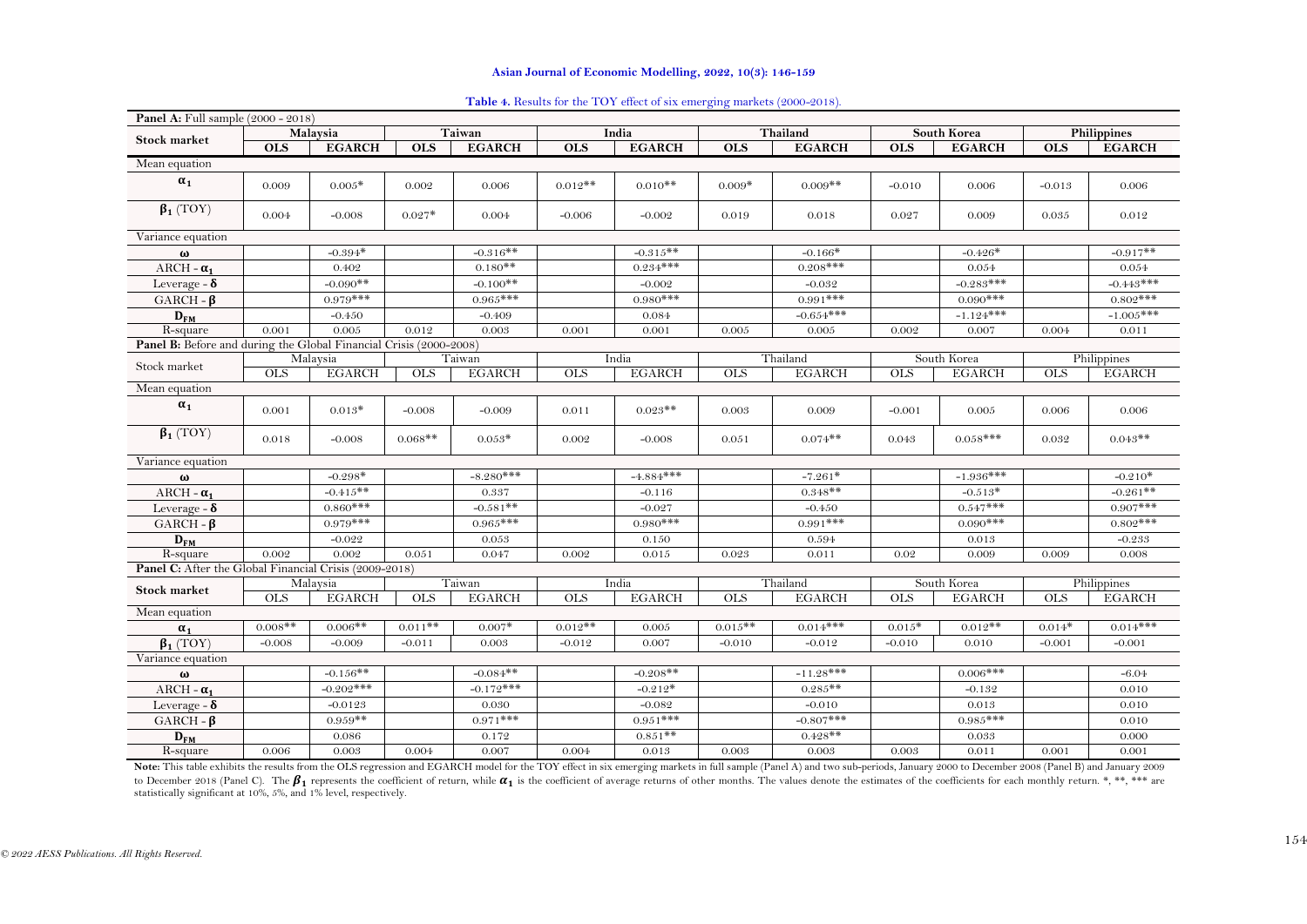<span id="page-9-0"></span>

| <b>Panel A:</b> Full sample (2000 - 2018)                                                                                                               |                |                 |            |                 |                |                 |                 |               |  |  |
|---------------------------------------------------------------------------------------------------------------------------------------------------------|----------------|-----------------|------------|-----------------|----------------|-----------------|-----------------|---------------|--|--|
| <b>Stock market</b>                                                                                                                                     |                | <b>DM</b> Small |            | <b>EM</b> Small |                | <b>DM</b> Large | <b>EM Large</b> |               |  |  |
|                                                                                                                                                         | <b>OLS</b>     | <b>EGARCH</b>   | <b>OLS</b> | <b>EGARCH</b>   | <b>OLS</b>     | <b>EGARCH</b>   | <b>OLS</b>      | <b>EGARCH</b> |  |  |
| $\alpha_1$                                                                                                                                              | 0.004          | 0.004           | 0.004      | 0.004           | 0.004          | $0.007*$        | 0.002           | 0.003         |  |  |
| $\beta_1(TOY)$                                                                                                                                          | $-0.002$       | 0.005           | 0.013      | 0.011           | 0.012          | 0.005           | $-0.010$        | $-0.002$      |  |  |
| $\omega$                                                                                                                                                |                | $-0.724$        |            | $-0.619**$      |                | $-0.744**$      |                 | $-0.882*$     |  |  |
| ARCH - $\alpha_1$                                                                                                                                       |                | $0.233**$       |            | $0.270***$      |                | $0.275***$      |                 | $0.203*$      |  |  |
| Leverage - $\delta$                                                                                                                                     |                | $-0.059$        |            | $-0.098$        |                | $-0.103*$       |                 | $-0.093$      |  |  |
| $GARCH - \beta$                                                                                                                                         |                | $0.905***$      |            | $0.926***$      |                | $0.908***$      |                 | $0.885***$    |  |  |
| $D_{FM}$                                                                                                                                                |                | $-0.450$        |            | $-0.409$        |                | 0.084           |                 | $-0.654***$   |  |  |
| R-square                                                                                                                                                | 0.001          | 0.002           | 0.003      | 0.003           | 0.003          | 0.003           | 0.004           | 0.001         |  |  |
| Panel B: Before and during the Global Financial Crisis (2000-2008                                                                                       |                |                 |            |                 |                |                 |                 |               |  |  |
| Stock market                                                                                                                                            |                | DM Small        |            | <b>EM</b> Small |                | DM Large        |                 | EM Large      |  |  |
|                                                                                                                                                         | <b>OLS</b>     | <b>EGARCH</b>   | <b>OLS</b> | <b>EGARCH</b>   | <b>OLS</b>     | <b>EGARCH</b>   | <b>OLS</b>      | <b>EGARCH</b> |  |  |
| $\alpha_1$                                                                                                                                              | 0.002          | 0.004           | $-0.002$   | 0.004           | $-0.001$       | $0.007*$        | $-0.001$        | 0.003         |  |  |
| $\beta_1(TOY)$                                                                                                                                          | $-0.001$       | 0.005           | 0.034      | 0.011           | 0.033          | 0.005           | $-0.014$        | $-0.002$      |  |  |
| $\omega$                                                                                                                                                |                | $-0.724$        |            | $-0.619**$      |                | $-0.744**$      |                 | $-0.882*$     |  |  |
| ARCH - $\alpha_1$                                                                                                                                       |                | $0.233**$       |            | $0.270***$      |                | $0.275***$      |                 | 0.203         |  |  |
| Leverage - $\delta$                                                                                                                                     |                | $-0.059$        |            | $-0.098*$       |                | $-0.103*$       |                 | $-0.093*$     |  |  |
| $GARCH - \beta$                                                                                                                                         |                | $0.905***$      |            | $0.926***$      |                | $0.908$ ***     |                 | $0.885***$    |  |  |
| $D_{FM}$                                                                                                                                                |                | $-0.542$        |            | $-0.116$        |                | $-0.082$        |                 | $-0.096$      |  |  |
| R-square                                                                                                                                                | 0.001          | 0.002           | 0.016      | 0.003           | 0.016          | 0.003           | 0.006           | 0.001         |  |  |
| Panel C: After the Global Financial Crisis (2009-2018)                                                                                                  |                |                 |            |                 |                |                 |                 |               |  |  |
|                                                                                                                                                         | <b>DMSmall</b> |                 | EMSmall    |                 | <b>DMLarge</b> |                 | EMLarge         |               |  |  |
| <b>Stock market</b>                                                                                                                                     | <b>OLS</b>     | <b>EGARCH</b>   | <b>OLS</b> | <b>EGARCH</b>   | <b>OLS</b>     | <b>EGARCH</b>   | <b>OLS</b>      | <b>EGARCH</b> |  |  |
| $\alpha_1$                                                                                                                                              | 0.006          | 0.004           | 0.009      | 0.004           | 0.008          | 0.005           | 0.005           | 0.001         |  |  |
| $\beta_1(TOY)$                                                                                                                                          | $-0.003$       | 0.009           | $-0.007$   | 0.007           | $-0.007$       | 0.005           | $-0.006$        | $-0.002$      |  |  |
| $\boldsymbol{\omega}$                                                                                                                                   |                | $-0.174$        |            | $-0.676*$       |                | $-0.768$        |                 | $-0.250*$     |  |  |
| ARCH - $\alpha_1$                                                                                                                                       |                | $-0.161$        |            | $0.222*$        |                | 0.168           |                 | $-0.102$      |  |  |
| Leverage - $\delta$                                                                                                                                     |                | $-0.069$        |            | $-0.084$        |                | $-0.143*$       |                 | $-0.134*$     |  |  |
| $GARCH - \beta$                                                                                                                                         |                | $0.959***$      |            | $0.918***$      |                | $0.902$ ***     |                 | $0.958***$    |  |  |
| $D_{FM}$                                                                                                                                                |                | 0.077           |            | 0.170           |                | 0.381           |                 | 0.598         |  |  |
| R-square                                                                                                                                                | 0.001          | $0.005\,$       | 0.001      | 0.007           | $0.001\,$      | 0.004           | 0.002           | 0.004         |  |  |
| Note: This table exhibits the results from the OLS regression and EGARCH model for the TOY effect in four regional indices in full sample (Panel A) and |                |                 |            |                 |                |                 |                 |               |  |  |

| Table 5. Results for the TOY effect of four regional indices (2000-2018). |  |  |  |  |  |
|---------------------------------------------------------------------------|--|--|--|--|--|
|---------------------------------------------------------------------------|--|--|--|--|--|

two sub-periods, January 2000 to December 2008 (Panel B) and January 2009 to December 2018 (Panel C). The  $\beta_1$  represents the coefficient of return, while  $\alpha_1$  is the coefficient of average returns of other months. The top values denote the estimates of the coefficients for each monthly return. \*, \*\*\*, \*\*\* are statistically significant at 10%, 5%, and 1% level, respectively.

The leverage effect denotes that the negative shocks have more power on volatility than positive shocks at the same magnitude [\(Chang & McAleer, 2017;](#page-11-4) [Nguyen & Nguyen, 2019\)](#page-12-18), which are reported in [Table 6](#page-10-0) (Panel B). For the developed markets, we see evidence of leverage in the unconditional volatility in three out of the five examined indices, including Australia, Hong Kong, and Singapore. When we regress on two sub period, the leverage is reported in four indices (excluding Japan) before and during the GFC, though this is noticeable after the event. Evidence of a leverage effect in emerging market indices also denotes the same condition. The number of stock indices that experienced a leverage effect reduced from four to one after the GFC. We also observe convincing evidence for the disappearance of the leverage effect after the GFC in four examined regional stock indices. This finding reveals that the significance of the leverage effect in unconditional volatility has depreciated since the GFC and is strongly consistent with [Campbell and Hentschel](#page-11-8)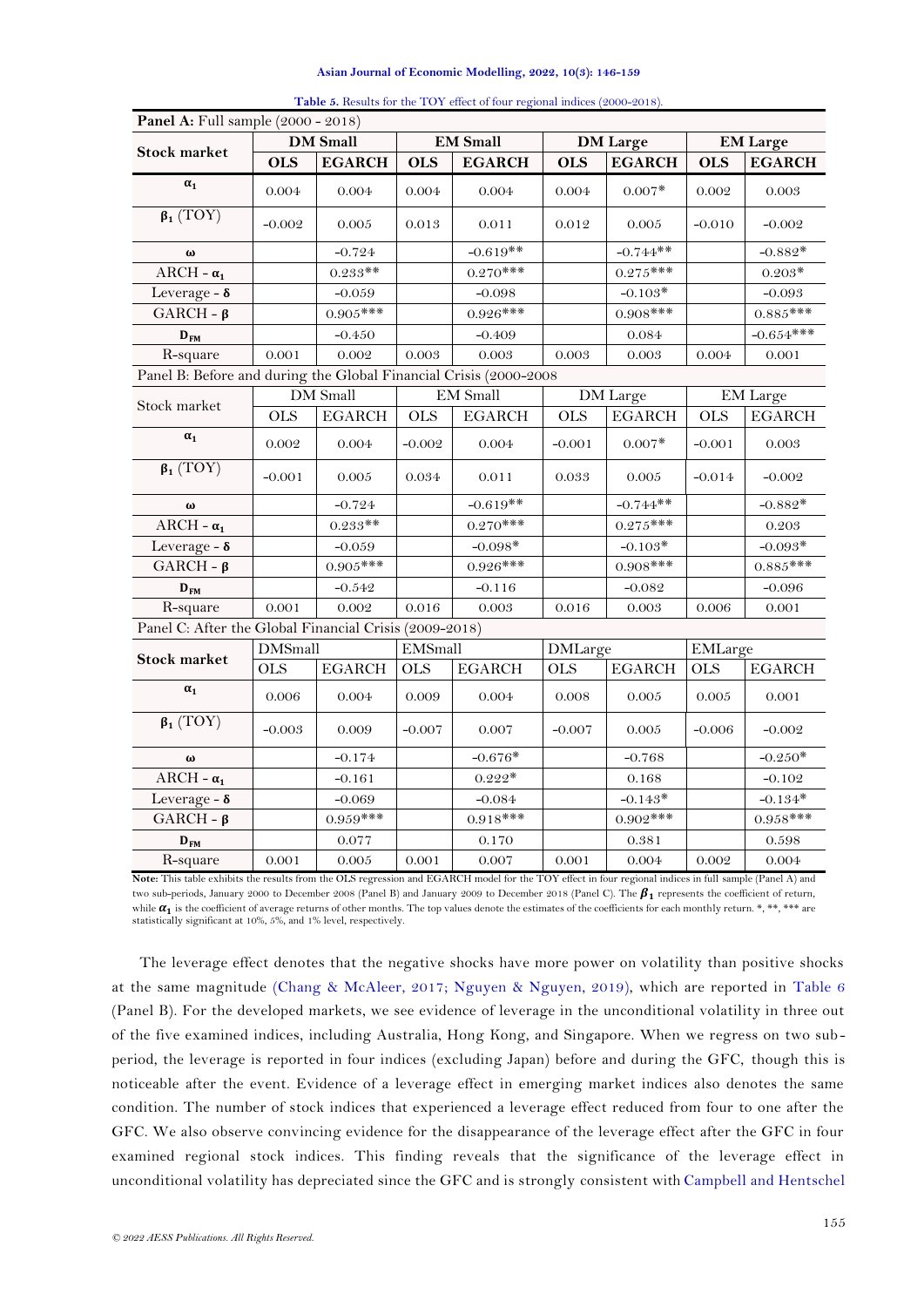[\(1992\)](#page-11-8) who found a positive association between the leverage effect and overall stock market volatility during the crisis. This leverage effect is more prominent in developed and large-cap market indices, which corroborates the findings of [Jayasuriya, Shambora, and Rossiter \(2009\)](#page-12-19); [Talpsepp and Rieger \(2010\)](#page-13-10), and [Kayal and Maheswaran](#page-12-20)  [\(2018\)](#page-12-20) who found that the magnitude of leverage effect in unconditional volatility is more significant in mature markets compared to emerging markets.

<span id="page-10-0"></span>

| <b>Panel A:</b> TOY effect: Is the return of the first month of the tax year significantly higher than the returns of |                    |                       |                |                                |                |                               |                               |                |  |
|-----------------------------------------------------------------------------------------------------------------------|--------------------|-----------------------|----------------|--------------------------------|----------------|-------------------------------|-------------------------------|----------------|--|
| other months?<br><b>Market</b><br>categorization                                                                      | <b>Markets</b>     | The first<br>month of |                | Full sample<br>$(2000 - 2018)$ |                | Sub-sample<br>$(2000 - 2008)$ | Sub-sample<br>$(2009 - 2018)$ |                |  |
|                                                                                                                       |                    | tax year              | <b>OLS</b>     | <b>EGARCH</b>                  | <b>OLS</b>     | <b>EGARCH</b>                 | <b>OLS</b>                    | <b>EGARCH</b>  |  |
|                                                                                                                       | Australia          | July                  | No             | No                             | No             | No                            | Yes                           | Yes            |  |
|                                                                                                                       | Hong Kong          | April                 | $\rm Yes$      | No                             | N <sub>o</sub> | No                            | Yes                           | No             |  |
| Developed                                                                                                             | Japan              | January               | No             | No                             | No             | $\rm No$                      | N <sub>o</sub>                | $\rm No$       |  |
|                                                                                                                       | New Zealand        | April                 | Yes            | No                             | No             | No                            | Yes                           | Yes            |  |
|                                                                                                                       | Singapore          | January               | $\rm No$       | No                             | No             | $\rm No$                      | No                            | No             |  |
|                                                                                                                       | India              | January               | N <sub>o</sub> | No                             | N <sub>o</sub> | No                            | N <sub>o</sub>                | No             |  |
|                                                                                                                       | Malaysia           | January               | No             | No                             | No             | No                            | N <sub>o</sub>                | No             |  |
| Emerging                                                                                                              | Philippines        | January               | No             | No                             | Yes            | Yes                           | No                            | N <sub>o</sub> |  |
|                                                                                                                       | Thailand           | January               | No             | No                             | $\rm Yes$      | $\rm Yes$                     | No                            | No             |  |
|                                                                                                                       | Taiwan             | January               | Yes            | No                             | $\rm Yes$      | Yes                           | N <sub>o</sub>                | No             |  |
|                                                                                                                       | South Korea        | January               | No             | No                             | $\rm Yes$      | $\rm Yes$                     | N <sub>o</sub>                | No             |  |
|                                                                                                                       | Developed<br>Large | January               | N <sub>o</sub> | No                             | N <sub>o</sub> | No                            | N <sub>o</sub>                | N <sub>o</sub> |  |
| Regional index                                                                                                        | Emerging<br>Large  | January               | $\rm No$       | No                             | No             | No                            | N <sub>o</sub>                | No             |  |
|                                                                                                                       | Developed<br>Small | January               | No             | No                             | N <sub>o</sub> | No                            | No.                           | No             |  |
|                                                                                                                       | Emerging<br>Small  | January               | No             | No                             | No             | No                            | N <sub>o</sub>                | No             |  |

**Table 6.** Result summary for TOY effect and the leverage effect.

### **Table 6.** Continue…

| Panel B: Leverage effect: Is the leverage effect visible in the EGARCH variance equation? |                       |                    |                 |                 |  |  |  |  |
|-------------------------------------------------------------------------------------------|-----------------------|--------------------|-----------------|-----------------|--|--|--|--|
| Market categorization                                                                     | <b>Markets</b>        | <b>Full sample</b> | Sub-sample      | Sub-sample      |  |  |  |  |
|                                                                                           |                       | $(2000 - 2018)$    | $(2000 - 2008)$ | $(2009 - 2018)$ |  |  |  |  |
|                                                                                           | Australia             | $\rm Yes$          | Yes             | No              |  |  |  |  |
|                                                                                           | Hong Kong             | Yes                | Yes             | $\rm Yes$       |  |  |  |  |
| Developed                                                                                 | Japan                 | No.                | No              | No              |  |  |  |  |
|                                                                                           | New Zealand           | $No*$              | Yes             | No.             |  |  |  |  |
|                                                                                           | Singapore             | Yes                | Yes             | Yes             |  |  |  |  |
|                                                                                           | India                 | $No*$              | Yes             | $No*$           |  |  |  |  |
|                                                                                           | Malaysia              | Yes                | Yes             | $No*$           |  |  |  |  |
| Emerging                                                                                  | Philippines           | Yes                | Yes             | $No*$           |  |  |  |  |
|                                                                                           | Thailand              | $No*$              | $No*$           | $No*$           |  |  |  |  |
|                                                                                           | Taiwan                | Yes                | N <sub>o</sub>  | N <sub>o</sub>  |  |  |  |  |
|                                                                                           | South Korea           | Yes                | Yes             | No.             |  |  |  |  |
|                                                                                           | Developed Large       | Yes                | Yes             | Yes             |  |  |  |  |
|                                                                                           | <b>Emerging Large</b> | Yes.               | Yes             | Yes             |  |  |  |  |
| Regional index                                                                            | Developed Small       | $No*$              | $No*$           | $No*$           |  |  |  |  |
|                                                                                           | <b>Emerging Small</b> | Yes                | Yes             | $No*$           |  |  |  |  |

**Note:** \* indicates the negative sign, but is statistically insignificant, of the leverage coefficients (δ) in the EGARCH variance equation.

## **4. CONCLUSION**

This study provides a comprehensive examination of the existence of the TOY effect in fifteen stock market indices of the Asia Pacific region, where research in this field has previously been inadequate and lacking. Our findings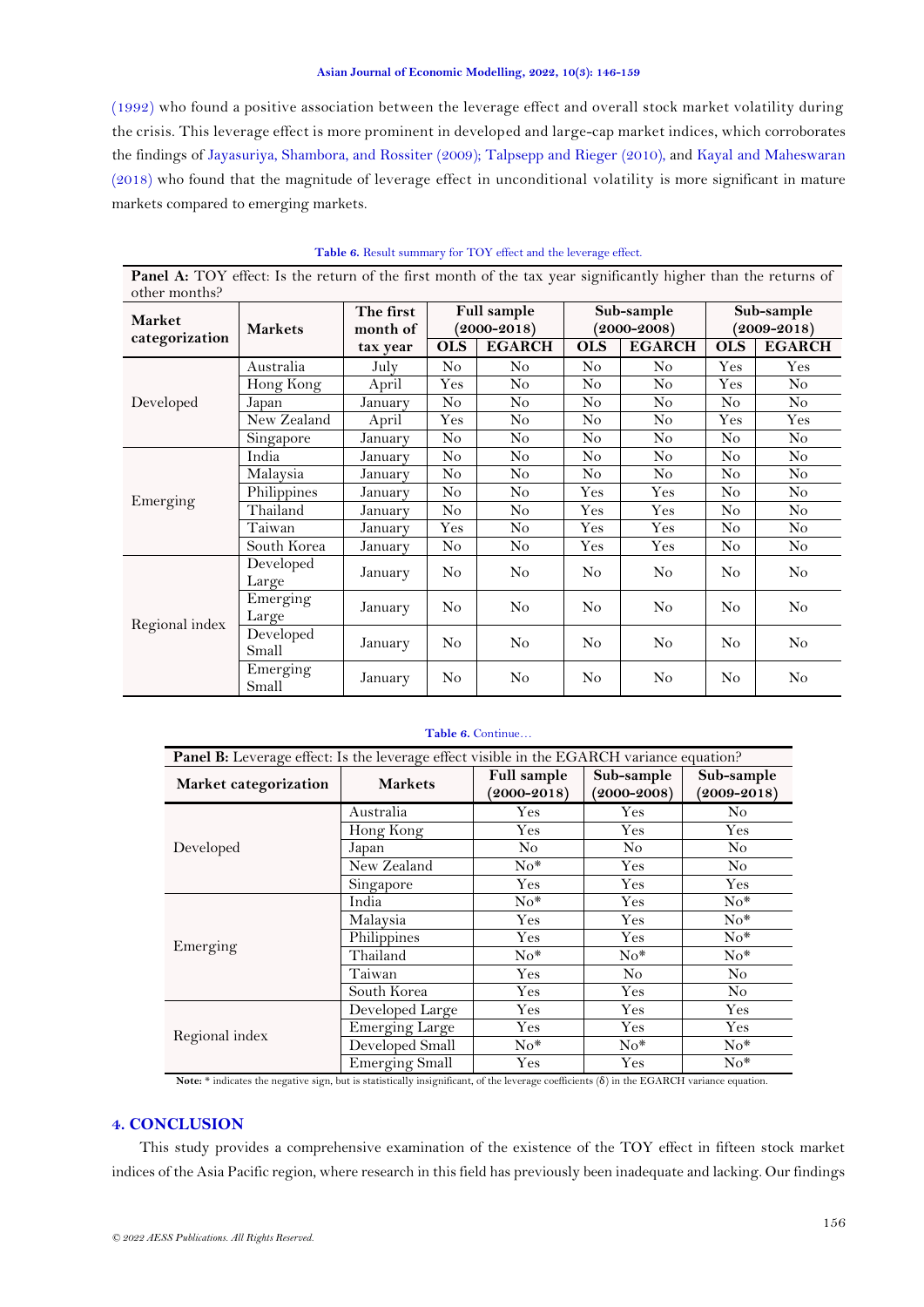indicate that the TOY effect became visible again in three developed stock markets with the tax year not ending in December after the GFC, and in contrast, became invisible in emerging stock markets after the GFC, which is consistent with the EMH. Generally, our findings demonstrate that the magnitude of this anomaly has diminished in the emerging markets but it has remained prevalent in some developed markets in recent years. This finding also moderately tolerates the argument for the weakening of stock market anomalies over time, since investors progressively exploit this effect [\(Huynh, 2020;](#page-12-7) [Lu & Gao, 2016;](#page-12-21) [Wong et al., 2006\)](#page-13-4). The evaporation of this effect would lend encouragement to the supposition that some Asia Pacific stock markets satisfy the weak form of the EMH. It also has significant inferences for the trading behaviors of investors in the stock markets.

We also find evidence that the leverage effect in the unconditional volatility after negative shocks is significantly higher than that of positive shocks across the examined stock indices, however, this effect is more conspicuous in mature stock indices than emerging indices. This could be explained by more investors being involved in developed stock markets compared to that of emerging markets. Our findings also propose a positive connection between the leverage effect and stock market volatility, as the magnitude of this effect has weakened during the stable market condition after the GFC.

Our study notes significant implications for fund managers and investors to take this anomaly into consideration to create higher rates of abnormal profit. The presence of the leverage effect plays a critical role in financial risk controlling, hedging approaches, and option pricing. It also supports investors in their decision-making in the stock market. Another contribution is for researchers, as this study sheds more comprehensive light on the current trends of seasonality effect in stock returns, and advances our understanding of stock market anomalies and asset pricing theories.

**Funding:** This research is supported by Van Lang University, Ho Chi Minh City, Vietnam (Grant number: 1514/QD-DHVL). **Competing Interests:** The authors declare that they have no competing interests.

**Authors' Contributions:** Both authors contributed equally to the conception and design of the study.

### **REFERENCES**

- <span id="page-11-7"></span>Ali Ahmed, H., & Haque, Z. (2009). The day of the week, turn of the month and january effect on stock market volatility and volume: Evidence from Bursa Malaysia. *SSRN Electronic Journal*.Available at: https://doi.org/10.2139/ssrn.1460374.
- <span id="page-11-6"></span>Ali., N., Nassir, A., Hassan, T., & Abidin, S. (2009). Does Bursa Malaysia overreact? *International Research Journal of Finance and Economics 34*, 175-193.
- <span id="page-11-3"></span>Ariss, R. T., Rezvanian, R., & Mehdian, S. M. (2011). Calendar anomalies in the Gulf Cooperation Council stock markets. *Emerging Markets Review, 12*(3), 293-307.Available at: https://doi.org/10.1016/j.ememar.2011.04.002.
- <span id="page-11-2"></span>Brown, P., Keim, D. B., Kleidon, A. W., & Marsh, T. A. (1983). Stock return seasonalities and the tax-loss selling hypothesis: Analysis of the arguments and Australian evidence. *Journal of Financial Economics, 12*(1), 105-127.Available at: https://doi.org/10.1016/0304-405x(83)90030-2.
- <span id="page-11-8"></span>Campbell, J. Y., & Hentschel, L. (1992). No news is good news: An asymmetric model of changing volatility in stock returns. *Journal of Financial Economics, 31*(3), 281-318.
- <span id="page-11-5"></span>Caporin, M., & Costola, M. (2019). Asymmetry and leverage in GARCH models: A news impact curve perspective. *Applied Economics, 51*(31), 3345-3364.Available at: https://doi.org/10.1080/00036846.2019.1578853.
- <span id="page-11-4"></span>Chang, C., & McAleer, M. (2017). The correct regularity condition and interpretation of asymmetry in EGARCH. *Economics Letters, 161*, 52-55.
- <span id="page-11-1"></span>De Bandt, W. F., & Thaler, R. H. (1987). Further evidence on investor overreaction and stockmarket sensitivity. *Journal of Finance, 42*(3), 557-581.Available at: https://doi.org/10.1111/j.1540-6261.1987.tb04569.x.
- <span id="page-11-0"></span>Fama, E. F. (1970). Efficient capital markets: A review of theory and empirical work. *The Journal of Finance, 25*(2), 383- 417.Available at: https://doi.org/10.2307/2325486.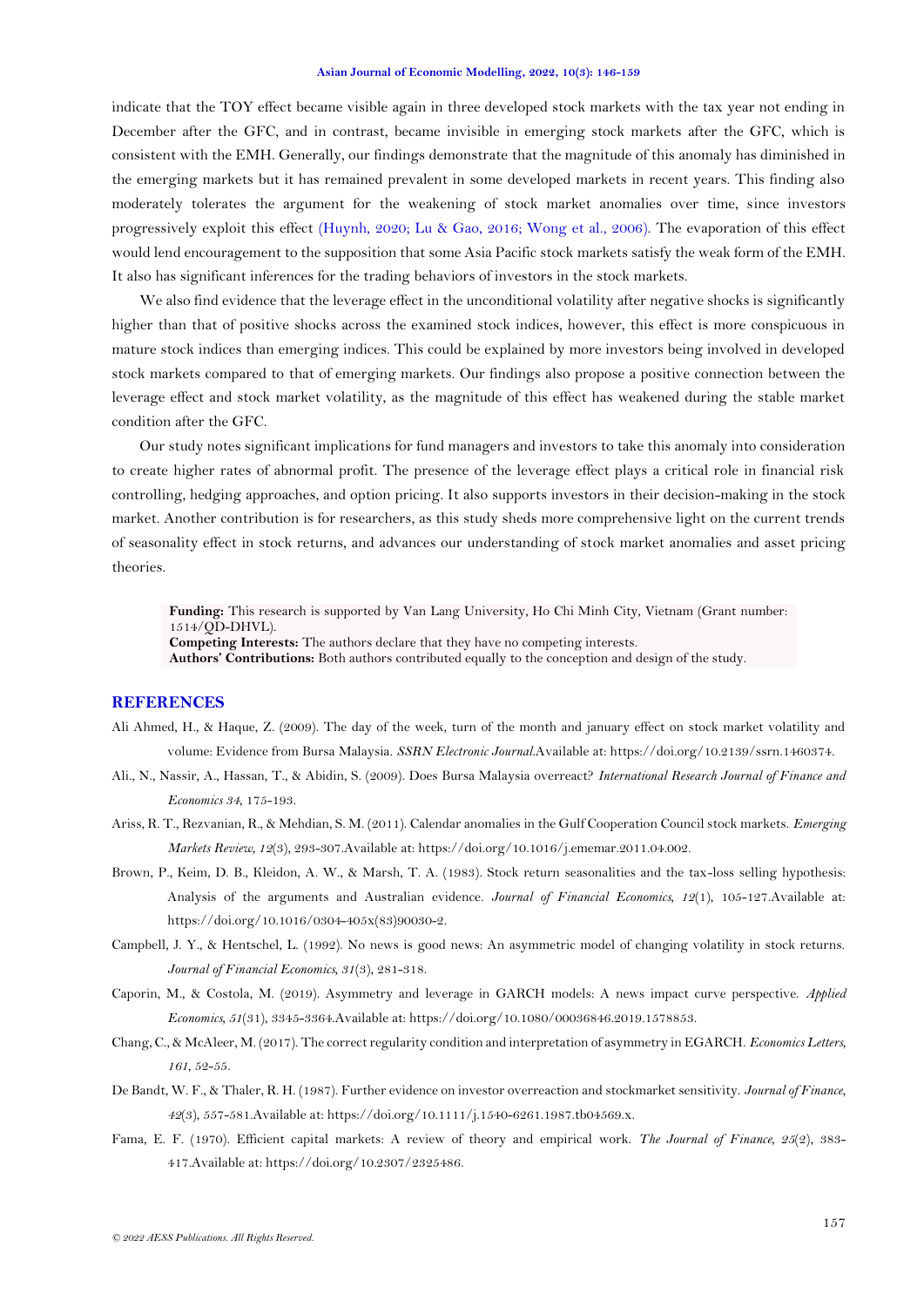- <span id="page-12-14"></span>Giovanis, E. (2009). The month-of-the-year effect: Evidence from GARCH Models in Fifty Five Stock Markets. *SSRN Electronic Journal, 1*(1), 20-49.
- <span id="page-12-16"></span>Gray, P., & Tutticci, I. (2007). Australian stock market anomalies. *Journal of Investment Strategy, 2*(2), 27-35.
- <span id="page-12-5"></span>Gu, A. (2003). The declining January effect: Evidences from the U.S. equity markets. *International Journal of Finance, 15*(1), 2464- 2475.
- <span id="page-12-8"></span>Gu, A. Y. (2015). The June phenomenon and the changing month of the year effect. *Accounting and Finance Research, 4*(3), 1- 8.Available at: https://doi.org/10.5430/afr.v4n3p1.
- <span id="page-12-4"></span>Gultekin, M., & Gultekin, N. (1983). Stock market seasonality. *Journal of Financial Economics, 12*(4), 469-481.
- <span id="page-12-15"></span>Hasan, T., & Raj, M. (2001). An examination of the tax loss selling behavior in a de-regulated pacific financial market. *American Business Review, 19*(2), 100-105.
- <span id="page-12-2"></span>Haugen, R. A., & Jorion, P. (1996). The January effect: Still there after all these years. *Financial Analysts Journal, 52*(1), 27- 31.Available at: https://doi.org/10.2469/faj.v52.n1.1963.
- <span id="page-12-0"></span>Hoang, L., Phan, T., & Ta, L. (2020). Nominal price anomaly in emerging markets: Risk or Mispricing? *The Journal of Asian Finance, Economics and Business, 7*(9), 125-134.
- <span id="page-12-7"></span>Huynh, D. N. (2020). *An empirical investigation of the turn-of-the-year effect in the Asia pacific stock markets.* Master's Thesis, Swinburne University of Technology.
- <span id="page-12-9"></span>Huynh, N., Dao, A., & Nguyen, D. (2021). Openness, economic uncertainty, government responses, and international financial market performance during the coronavirus pandemic. *Journal of Behavioral and Experimental Finance, 31*, 100536.Available at: https://doi.org/10.1016/j.jbef.2021.100536.
- <span id="page-12-19"></span>Jayasuriya, S., Shambora, W., & Rossiter, R. (2009). Asymmetric volatility in emerging and mature markets. *Journal of Emerging Market Finance, 8*(1), 25-43.Available at: https://doi.org/10.1177/097265270900800102.
- <span id="page-12-3"></span>Kato, K., & Schallheim, J. S. (1985). Seasonal and size anomalies in the Japanese stock market. *Journal of Financial and Quantitative Analysis, 20*(2), 243-260.Available at: https://doi.org/10.2307/2330958.
- <span id="page-12-20"></span>Kayal, P., & Maheswaran, S. (2018). *Leverage effect and volatility asymmetry. In: Mishra A., Arunachalam V., Patnaik D. (eds) Current issues in the economy and finance of India. ICEF 2018 2018*. Paper presented at the Springer Proceedings in Business and Economics. Springer, Cham.
- <span id="page-12-6"></span>Li, J., & Gong, J. (2015). Volatility risk and January effect: Evidence from Japan. *International Journal of Economics and Finance, 7*(6), 1-30.Available at: https://doi.org/10.5539/ijef.v7n6p25.
- <span id="page-12-21"></span>Lu, X., & Gao, H. (2016). The day of the week effect in Chinese stock market. *The Journal of Asian Finance, Economics and Business, 3*(3), 17-26.
- <span id="page-12-13"></span>McAleer, M., & Hafner, C. M. (2014). A one line derivation of EGARCH. *Econometrics, 2*(2), 92-97.Available at: https://doi.org/10.3390/econometrics2020092.
- <span id="page-12-11"></span>Nelson, D. B. (1990). Stationarity and persistence in the GARCH (1, 1) model. *Econometric Theory, 6*(3), 318-334.Available at: https://doi.org/10.1017/s0266466600005296.
- <span id="page-12-12"></span>Nelson, D. B., & Cao, C. Q. (1992). Inequality constraints in the univariate GARCH model. *Journal of Business & Economic Statistics, 10*(2), 229-235.Available at: https://doi.org/10.2307/1391681.
- <span id="page-12-18"></span>Nguyen, C. T., & Nguyen, M. H. (2019). Modeling stock price volatility: Empirical evidence from the Ho Chi Minh City stock exchange in Vietnam. *The Journal of Asian Finance, Economics and Business, 6*(3), 19-26.Available at: https://doi.org/10.13106/jafeb.2019.vol6.no3.19.
- <span id="page-12-1"></span>Officer, R. R. (1975). Seasonality in Australian capital markets: Market efficiency and empirical issues. *Journal of Financial Economics, 2*(1), 29-51.Available at: https://doi.org/10.1016/0304-405x(75)90022-7.
- <span id="page-12-10"></span>Patel, J. (2015). The January effect anomaly reexamined in stock returns. *Journal of Applied Business Research, 32*(1), 317.Available at: https://doi.org/10.19030/jabr.v32i1.9540.
- <span id="page-12-17"></span>Raj, M., & Kumari, D. (2006). Day-of-the-week and other market anomalies in the Indian stock market. *International Journal of Emerging Markets, 1*(3), 235-246.Available at: https://doi.org/10.1108/17468800610674462.